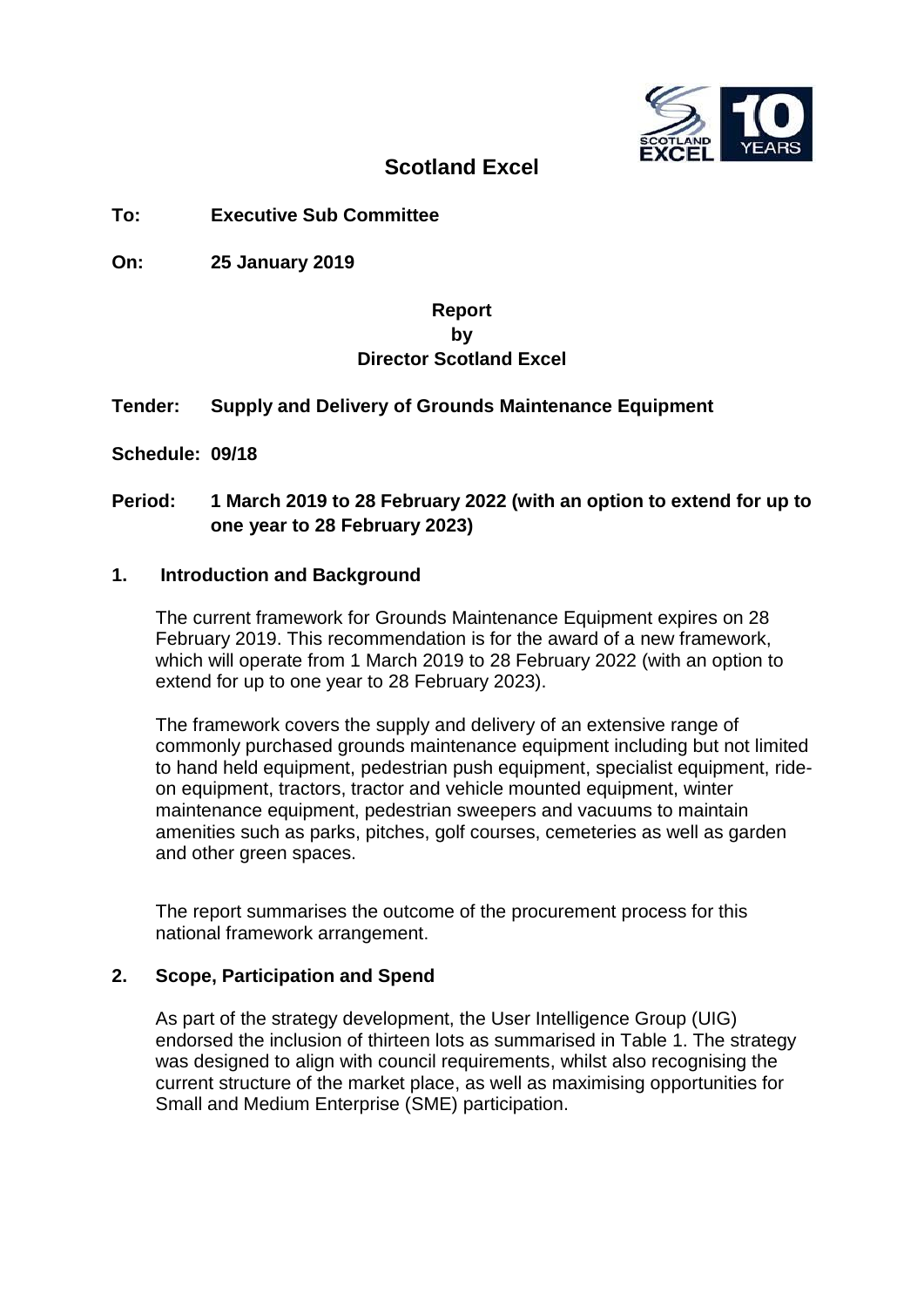| Lot<br><b>Number</b> | <b>Description</b>                         | <b>Estimated % of Total</b><br><b>Spend</b> |
|----------------------|--------------------------------------------|---------------------------------------------|
|                      | <b>Hand Held Equipment</b>                 | 9%                                          |
| $\overline{2}$       | <b>Pedestrian Push Equipment</b>           | 2%                                          |
| 3                    | <b>Pedestrian Self Propelled Equipment</b> | 2%                                          |
| $\overline{4}$       | <b>Self Propelled Mowers</b>               | 25%                                         |
| 5                    | <b>Specialist Equipment</b>                | 2%                                          |
| 6                    | Ride on Equipment                          | 34%                                         |
| 7                    | <b>Utility Vehicles</b>                    | 2%                                          |
| 8                    | <b>Towed Equipment</b>                     | 8%                                          |
| 9                    | <b>Tractors</b>                            | 6%                                          |
| 10                   | <b>Tractors Mounted Equipment</b>          | 2%                                          |
| 11                   | <b>Vehicle Mounted Equipment</b>           | 2%                                          |
| 12                   | <b>Winter Maintenance Equipment</b>        | 4%                                          |
| 13                   | <b>Pedestrian Sweepers and Vacuums</b>     | 2%                                          |

As detailed in Appendix 1, it is anticipated that 30 councils plus Tayside Contracts will participate in this framework renewal. Highland Council has their own arrangement in place and West Dunbartonshire Council has no requirement to use the framework at present. Nonetheless, all councils have a right to participate in the framework as advertised.

The contract was advertised with an estimated value of £24m over the 4-year period. The forecast annual spend for participating councils is circa £3m per annum, however the framework was advertised at a value of £6m per annum to allow for growth in demand from participating councils due to the increased product scope and equipment options, as well as potential participation by other public-sector bodies and Scotland Excel associate members.

# **3. Procurement Process**

A Prior Information Notice (PIN) was published on 8 March 2018, which resulted in expressions of interest from 46 organisations. Market engagement led to sixteen supplier meetings, which helped inform the procurement strategy in areas such as ability to service, market trends, community benefits, sustainability and innovations as well as inclusion of potential products.

Both pre-strategy and strategy UIG meetings were held to facilitate the discussions around current and potential future requirements that local authorities in Scotland have for this framework. As a result, the strategy UIG consisting of representatives from participating councils - endorsed the procurement strategy on 19 July 2018. A working group of technical representatives from councils was formed to review specifications and the technical criteria to adopt during the tender process.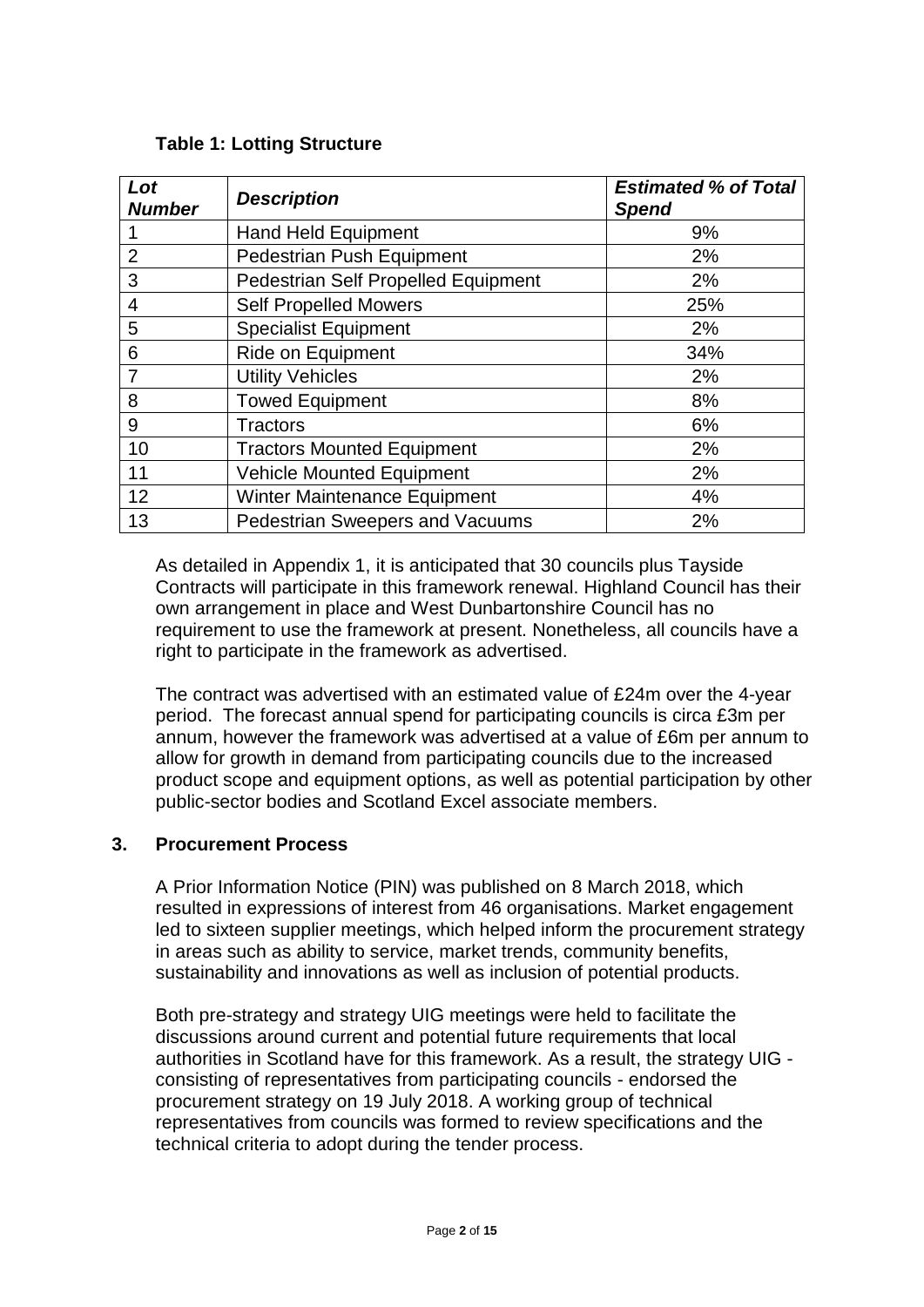To ensure maximum competition, the UIG agreed that an open tender process should be followed, and this was advertised in the Official Journal of the European Union and the Public Contracts Scotland portal (PCS) on 12 October 2018. The tender documentation was made available for immediate download, via the Public Contracts Scotland Tenders (PCS-T) system.

The procurement process followed a two-stage tendering procedure. At the first stage, tender European Single Procurement Document (ESPD) responses were assessed against financial capability, technical/professional capability and business probity requirements. Bidders were required to pass this stage to be eligible for award.

At the second stage, offers were evaluated against the following overarching criteria and weightings, with the technical criteria breakdown shown in Table 2 below.

| Area                  | <b>Question</b>              | <b>Maximum</b><br><b>Available</b> | <b>Score</b> |
|-----------------------|------------------------------|------------------------------------|--------------|
| <b>Commercial 70%</b> |                              |                                    |              |
| <b>Technical 30%</b>  | <b>Fair Work Practices</b>   |                                    |              |
|                       | <b>Community Benefits</b>    |                                    |              |
|                       | <b>Support Services</b>      |                                    |              |
|                       | <b>Spares</b>                |                                    |              |
|                       | <b>Operational Processes</b> |                                    |              |
|                       | Sustainability               |                                    |              |

### **Table 2: Technical Scoring Breakdown**

Within the technical section, bidders were required to evidence their knowledge and experience by responding to method statements which covered areas including; sustainability, support services, operational processes, spares and community benefits. In addition to these questions, bidders were asked to provide added value suggestions to councils.

Within the commercial section, bidders were invited to offer, on a lot by lot basis, a net delivered price for each of the most commonly used grounds maintenance equipment.

# **4. Report on Offers Received**

The tender document was downloaded by 61 organisations, with 27 tender responses received. A summary of all offers received is provided in Appendix 2.

Based on the criteria and scoring methodology set out in the tender document, a full evaluation of the compliant offers received was carried out.

Appendix 3 sets out the scoring achieved by each bidder.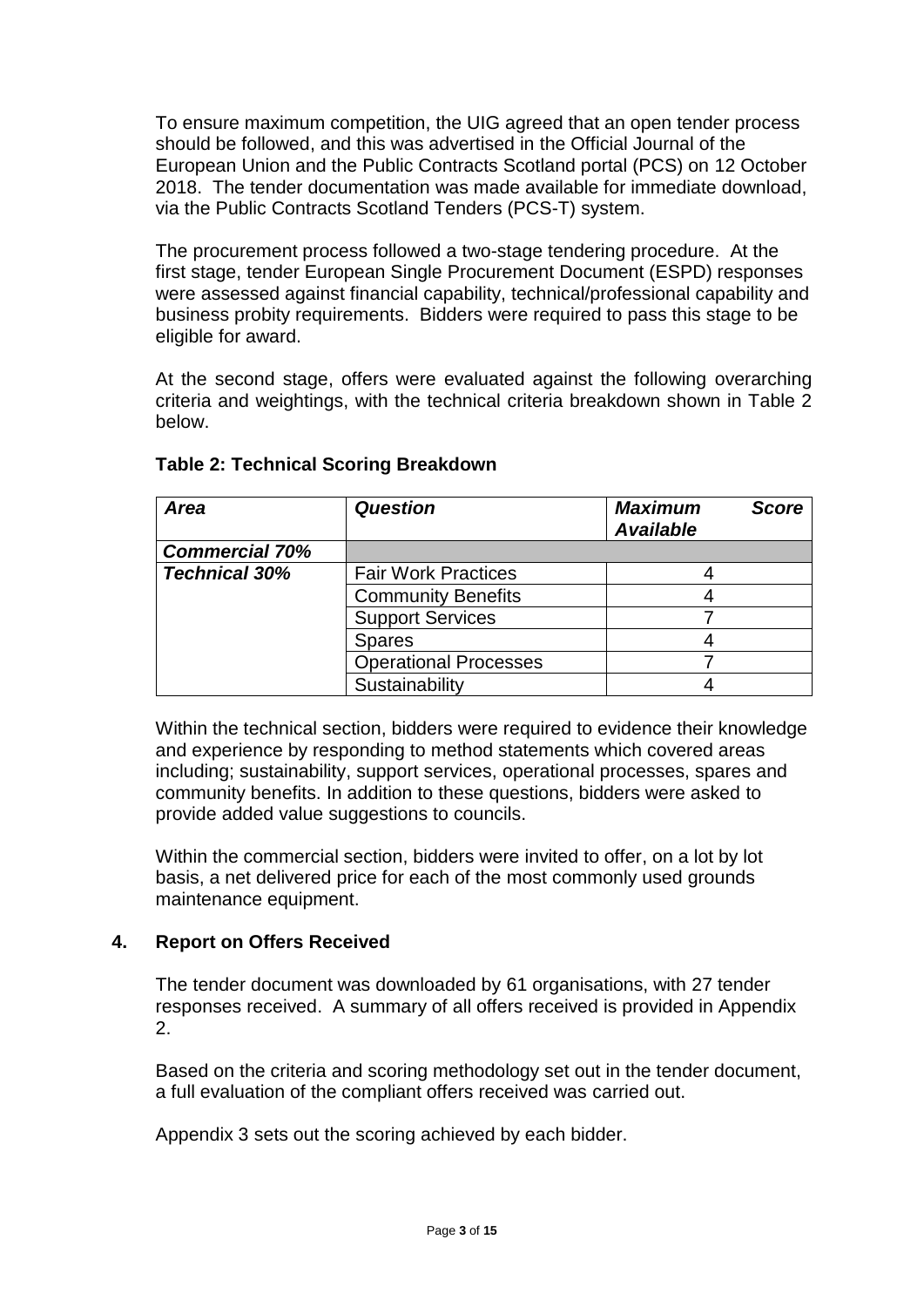#### **5. Recommendations**

Based on the evaluation undertaken, and in line with the criteria and weightings set out above, it is recommended that a multi supplier framework arrangement is awarded to 26 suppliers across the 13 lots as outlined in Appendix 3.

The 26 recommended suppliers can meet operational requirements across all geographical areas, as well as provide a range of choice and capacity for council members. These 26 recommended suppliers also represent a mix of micro, small, medium and large organisations, with 22 of the recommended suppliers classified as SMEs and 2 of the recommended suppliers classified as micro businesses.

#### **6. Benefits**

#### **Savings**

Analysis showed that a significant proportion of grounds maintenance equipment was significantly improved from a technical perspective in areas such as lower vibration ratings, lower emissions/power consumption and higher performance outputs. This as well as the procurement strategy involving a restructuring of the lotting structure makes evaluating direct comparisons with the current framework product offering challenging.

Indexation enables Scotland Excel to demonstrate to councils continued delivery of best value and to monitor framework prices against market performance. For the current framework, current contracts pricing is presently circa 8% below the market resulting in the new framework being cost neutral as presented in Appendix 1.

With regards to the renewal framework, the indexation model will be reviewed to ensure appropriate indices are chosen to demonstrate the delivery of best value to councils. Scotland Excel will work with successful suppliers at mobilisation stage to determine what indices would be the best to monitor in relation to their products.

#### **Price Stability**

All suppliers have agreed to the 12-month fixed price period at the start of the framework. Provision thereafter is for price reviews once per 12-month period to accommodate market fluctuations. All requests for price increases will be evaluated against prevailing market conditions and supporting documentary evidence.

#### **Sustainable Procurement Benefits**

Scotland Excel liaised with Zero Waste Scotland during strategy and tender development to establish the most relevant suitable factors for inclusion in the framework. Within the technical section of the tender, the sustainability method statement assessed bidders in relation to their corporate approach to sustainability and how their organisation promotes recycle, reuse and reduce initiatives to minimise the impact of the supply chain on the environment. A range of sustainable measures were outlined by suppliers including measures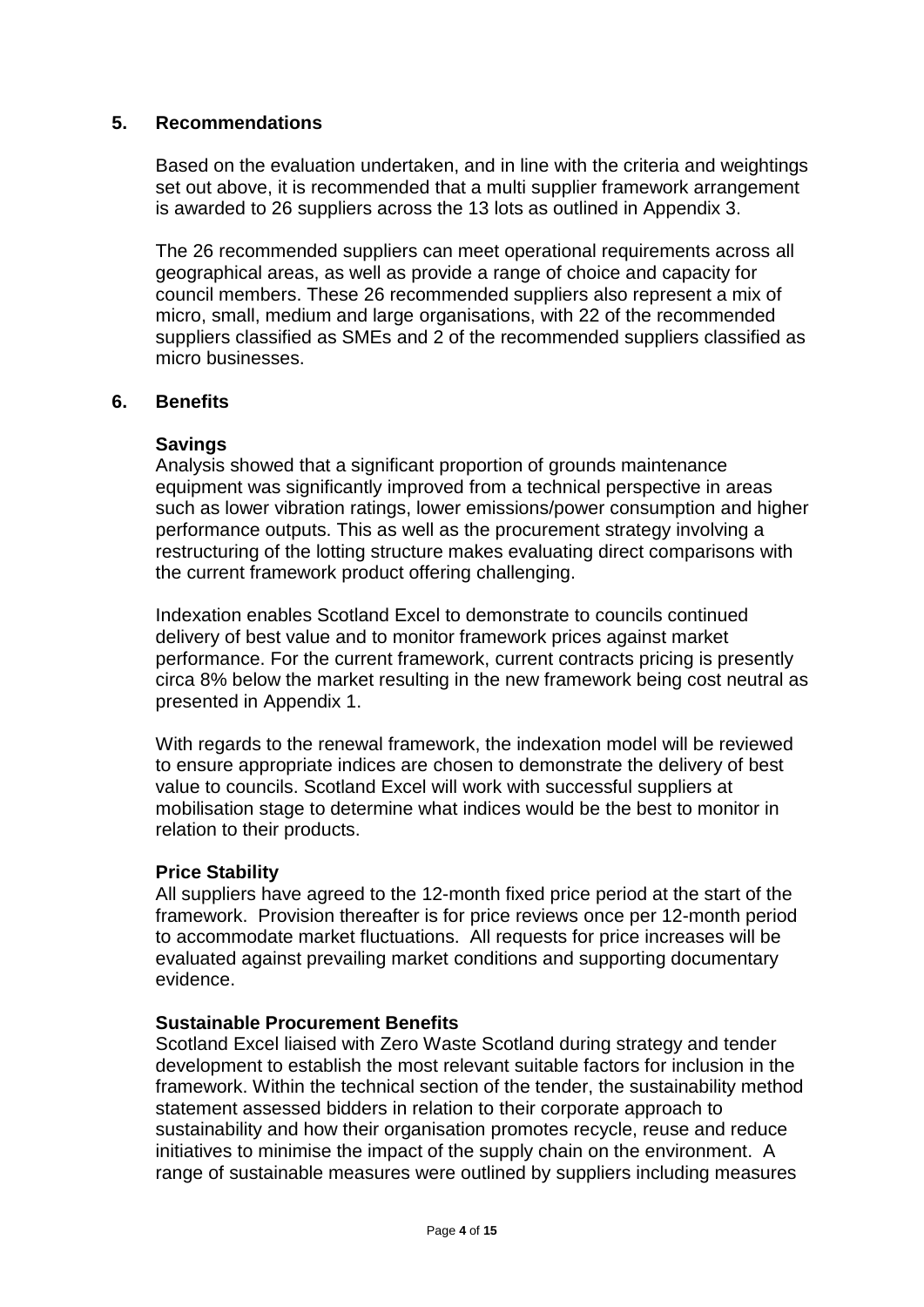to reduce waste, methods to reduce carbon footprint in aspects of operations and innovative and sustainable methods of recycling/ disposing of products and/ or packaging at end of life. Some of the examples presented by tenders including but are not limited to: planning multiple drop offs if possible when delivering the equipment, using electric vehicles to transport equipment within their premises, purchasing woodchip from the Biomass Supplier list, waste metal will be taken to a certified scrap metal recycling centre.

Bidders were also asked to detail the environmental standards of the vehicles that will be used to deliver the goods supplied under this framework.

# **Community Benefits**

Bidders were also asked to detail and demonstrate their commitment to providing community benefits. A range of community benefits dependent on spend levels were offered by bidders including:

- Recruitment of additional staff, including modern apprentices
- Sponsorship of local sports teams within the Council area to the value of £250
- Sponsorship of community events
- Work experience to school children and further education students
- Assistance with community projects
- Training sessions to Council apprentices
- Workshop/school/college events
- Employability workshops or events
- Donation of products and labour to support community projects within the Council area to the value of £250

Scotland Excel will support delivery of these commitments during the lifetime of the framework and this will also be reported through ongoing contract management returns. Results reported on community benefits will be disseminated to councils on a six-monthly basis.

#### **Fair Work Practices including the Living Wage**

Bidders were asked a question on their approach to Fair Work Practices for staff employed in the delivery of this framework.

This included questioning suppliers on how they avoid exploitative employment practices and improve the wider diversity of their staff. In addition, suppliers were also asked for details on what training they provided for their staff, as well as how they proactively engage with them to promote empowerment so that they can fulfil their potential. Most suppliers stated that they offered development programmes for their staff, which included training and courses that looked to enhance their skills and advance their careers.

For information, bidders were also asked to confirm their approach to the Scottish Living Wage and the outcome for 26 recommended suppliers is presented in the Appendix 4. Out of 26 recommended suppliers, 24 are currently paying the Scottish Living Wage.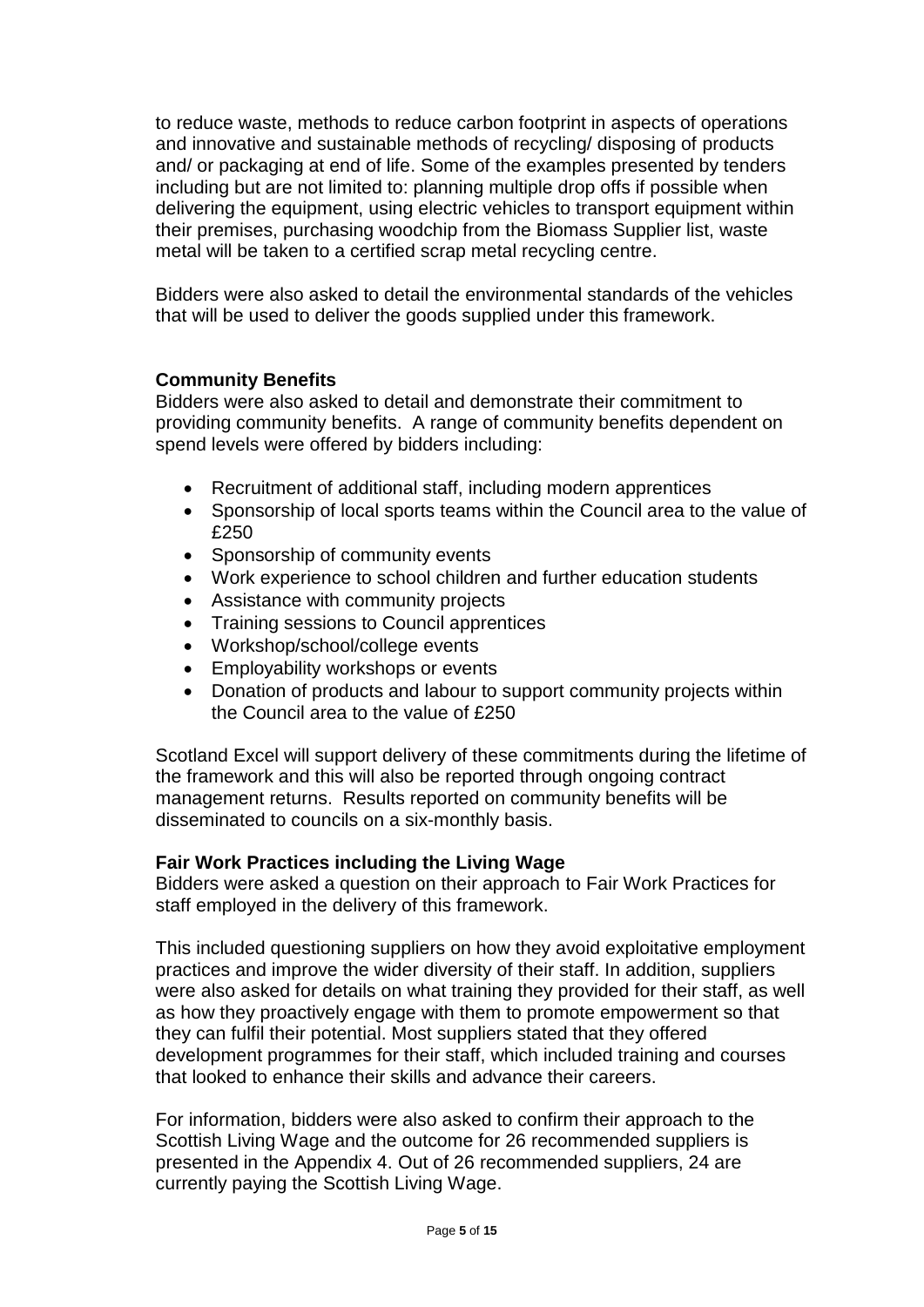Scotland Excel will continue to monitor Fair Work Practices including the Scottish Living Wage within its contract and supplier management programme. Scotland Excel will work with all awarded suppliers who do not yet pay the Scottish Living Wage to encourage them to achieve this.

#### **7. Contract Mobilisation and Management**

All suppliers and participating members will be issued with a mobilisation pack containing all required details to launch the framework. Each supplier will be invited to a mobilisation meeting, if required, to outline the operation of the framework, roles and responsibilities, management information requirements and community benefits commitments.

In accordance with Scotland Excel's established contract and supplier management programme, this framework has been classified as a category 2 arrangement in terms of both risk and spend requiring bi annual supplier and user group reviews as appropriate.

#### **8. Summary**

This framework for the supply and delivery of grounds maintenance equipment aims to maximise collaboration, support councils' fleet, parks and grounds departments to deliver the various services they provide, promote added value and deliver best value. A range of benefits can be reported in relation to best value, sustainability and community benefits.

The Executive Sub Committee is requested to approve the recommendation to award this framework agreement to the suppliers as detailed in Appendix 3.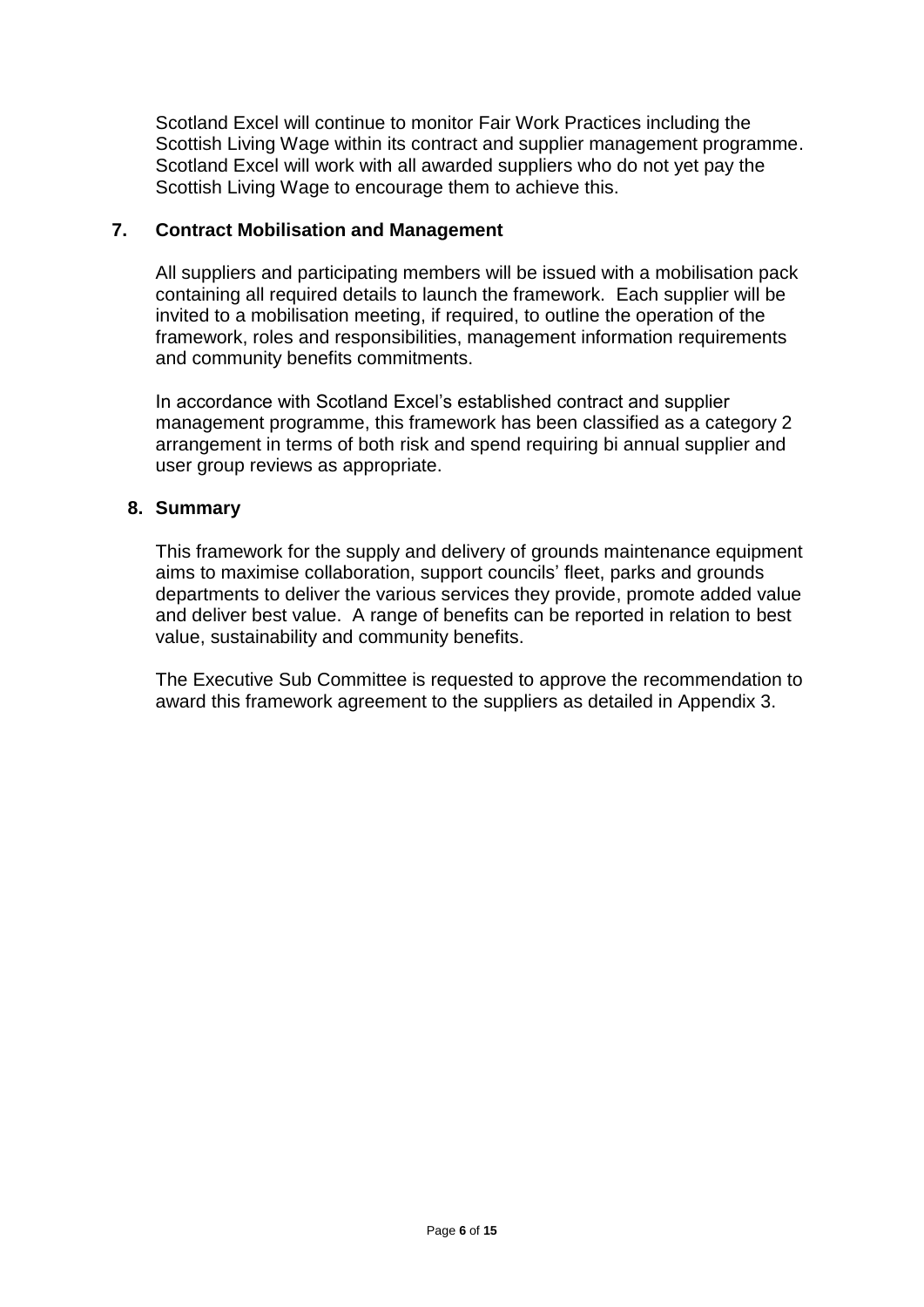|  |  |  | Appendix 1 – Participation, Spend and Savings Summary – Supply and Delivery of Grounds Maintenance Equipment 0918 |  |
|--|--|--|-------------------------------------------------------------------------------------------------------------------|--|
|--|--|--|-------------------------------------------------------------------------------------------------------------------|--|

|                                  |                                     |               |                                                       |                             |                | % Estimated    | <b>Estimated</b>      |                                                                        |
|----------------------------------|-------------------------------------|---------------|-------------------------------------------------------|-----------------------------|----------------|----------------|-----------------------|------------------------------------------------------------------------|
| <b>Member Name</b>               | <b>Participation in</b><br>Contract |               | Participation Entry Date   Estimated Annual Spend (£) | <b>Source of Spend Data</b> | Indexation (%) | Forecast       | <b>Annual Savings</b> | <b>Basis of Savings Calculation</b>                                    |
|                                  |                                     |               |                                                       |                             |                | <b>Savings</b> | (f)                   |                                                                        |
| Aberdeen City Council            | Yes                                 | 01 March 2019 | £400,000                                              | Confirmed by Member         | 8.0%           | 0.0%           |                       |                                                                        |
| Aberdeenshire Council            | Yes                                 | 01 March 2019 | £135,000                                              | Confirmed by Member         | 8.0%           | 0.0%           |                       |                                                                        |
| <b>Angus Council</b>             | Yes                                 | 01 March 2019 | £1,293                                                | Contract MI Spend           | 8.0%           | 0.0%           |                       |                                                                        |
| Argyll & Bute Council            | Yes                                 | 01 March 2019 | £6,950                                                | Contract MI Spend           | 8.0%           | 0.0%           |                       |                                                                        |
| City of Edinburgh Council        | Yes                                 | 01 March 2019 | £2,000                                                | Confirmed by Member         | 8.0%           | 0.0%           |                       |                                                                        |
| Clackmannanshire Council         | Yes                                 | 01 March 2019 | £80,000                                               | Confirmed by Member         | 8.0%           | 0.0%           |                       |                                                                        |
| Comhairle nan Eilean Siar        | Yes                                 | 01 March 2019 | £0                                                    | Contract MI Spend           | 8.0%           | 0.0%           |                       |                                                                        |
| Dumfries & Galloway Council      | Yes                                 | 01 March 2019 | £4,480                                                | Contract MI Spend           | 8.0%           | 0.0%           |                       |                                                                        |
| Dundee City Council              | Yes                                 | 01 March 2019 | £100.000                                              | Confirmed by Member         | 8.0%           | 0.0%           |                       |                                                                        |
| East Ayrshire Council            | Yes                                 | 01 March 2019 | £34,399                                               | Contract MI Spend           | 8.0%           | 0.0%           |                       |                                                                        |
| East Dunbartonshire Council      | Yes                                 | 01 March 2019 | £20,000                                               | Confirmed by Member         | 8.0%           | 0.0%           |                       |                                                                        |
| East Lothian Council             | Yes                                 | 01 March 2019 | £10,907                                               | Contract MI Spend           | 8.0%           | 0.0%           |                       |                                                                        |
| <b>East Renfrewshire Council</b> | Yes                                 | 01 March 2019 | £17,598                                               | Contract MI Spend           | 8.0%           | 0.0%           |                       |                                                                        |
| <b>Falkirk Council</b>           | Yes                                 | 01 March 2019 | £58,354                                               | Contract MI Spend           | 8.0%           | 0.0%           |                       | Benchmarking against current                                           |
| <b>Fife Council</b>              | Yes                                 | 01 March 2019 | £135,000                                              | Confirmed by Member         | 8.0%           | 0.0%           |                       | Framework would not provide a valid<br>comparison to establish savings |
| <b>Glasgow City Council</b>      | Yes                                 | 01 March 2019 | £600,000                                              | Confirmed by Member         | 8.0%           | 0.0%           | Determined at         |                                                                        |
| <b>Highland Council</b>          | No                                  | N/A           | N/A                                                   | N/A                         | N/A            | N/A            | Call Off              | outlook due to the higher number of                                    |
| Inverclyde Council               | Yes                                 | 01 March 2019 | £140,525                                              | Confirmed by Member         | 8.0%           | 0.0%           |                       | products on the new Framework and                                      |
| <b>Midlothian Council</b>        | Yes                                 | 01 March 2019 | £65,000                                               | Confirmed by Member         | 8.0%           | 0.0%           |                       | the technology advancement in                                          |
| Moray Council                    | Yes                                 | 01 March 2019 | £180,000                                              | Confirmed by Member         | 8.0%           | 0.0%           |                       | products.                                                              |
| North Ayrshire Council           | Yes                                 | 01 March 2019 | £100,000                                              | Confirmed by Member         | 8.0%           | 0.0%           |                       |                                                                        |
| North Lanarkshire Council        | Yes                                 | 01 March 2019 | £91,816                                               | Contract MI Spend           | 8.0%           | 0.0%           |                       |                                                                        |
| <b>Orkney Islands Council</b>    | Yes                                 | 01 March 2019 | £0                                                    | Contract MI Spend           | 8.0%           | 0.0%           |                       |                                                                        |
| Perth & Kinross Council          | Yes                                 | 01 March 2019 | £86,245                                               | Confirmed by Member         | 8.0%           | 0.0%           |                       |                                                                        |
| Renfrewshire Council             | Yes                                 | 01 March 2019 | £29,369                                               | Contract MI Spend           | 8.0%           | 0.0%           |                       |                                                                        |
| <b>Scottish Borders Council</b>  | Yes                                 | 01 March 2019 | £30,000                                               | Confirmed by Member         | 8.0%           | 0.0%           |                       |                                                                        |
| Shetland Islands Council         | Yes                                 | 01 March 2019 | £0                                                    | Contract MI Spend           | 8.0%           | 0.0%           |                       |                                                                        |
| South Ayrshire Council           | Yes                                 | 01 March 2019 | £0                                                    | Confirmed by Member         | 8.0%           | 0.0%           |                       |                                                                        |
| South Lanarkshire Council        | Yes                                 | 01 March 2019 | £200,000                                              | Confirmed by Member         | 8.0%           | 0.0%           |                       |                                                                        |
| <b>Stirling Council</b>          | Yes                                 | 01 March 2019 | £5,565                                                | Contract MI Spend           | 8.0%           | 0.0%           |                       |                                                                        |
| West Dunbartonshire Council      | No                                  | N/A           | N/A                                                   | N/A                         | N/A            | N/A            |                       |                                                                        |
| <b>West Lothian Council</b>      | Yes                                 | 01 March 2019 | £134,609                                              | Confirmed by Member         | 8.0%           | 0.0%           |                       |                                                                        |
| <b>Tayside Contracts</b>         | Yes                                 | 09 July 2021  | £32,200                                               | Confirmed by Member         | 8.0%           | 0.0%           |                       |                                                                        |
| <b>Grand Total</b>               |                                     |               | £2,701,310                                            |                             |                |                |                       |                                                                        |

\*Indexation: this column indicates the comparison between relevant market indices and current contract pricing. For this contract, current contract pricing is presently 8% below the market.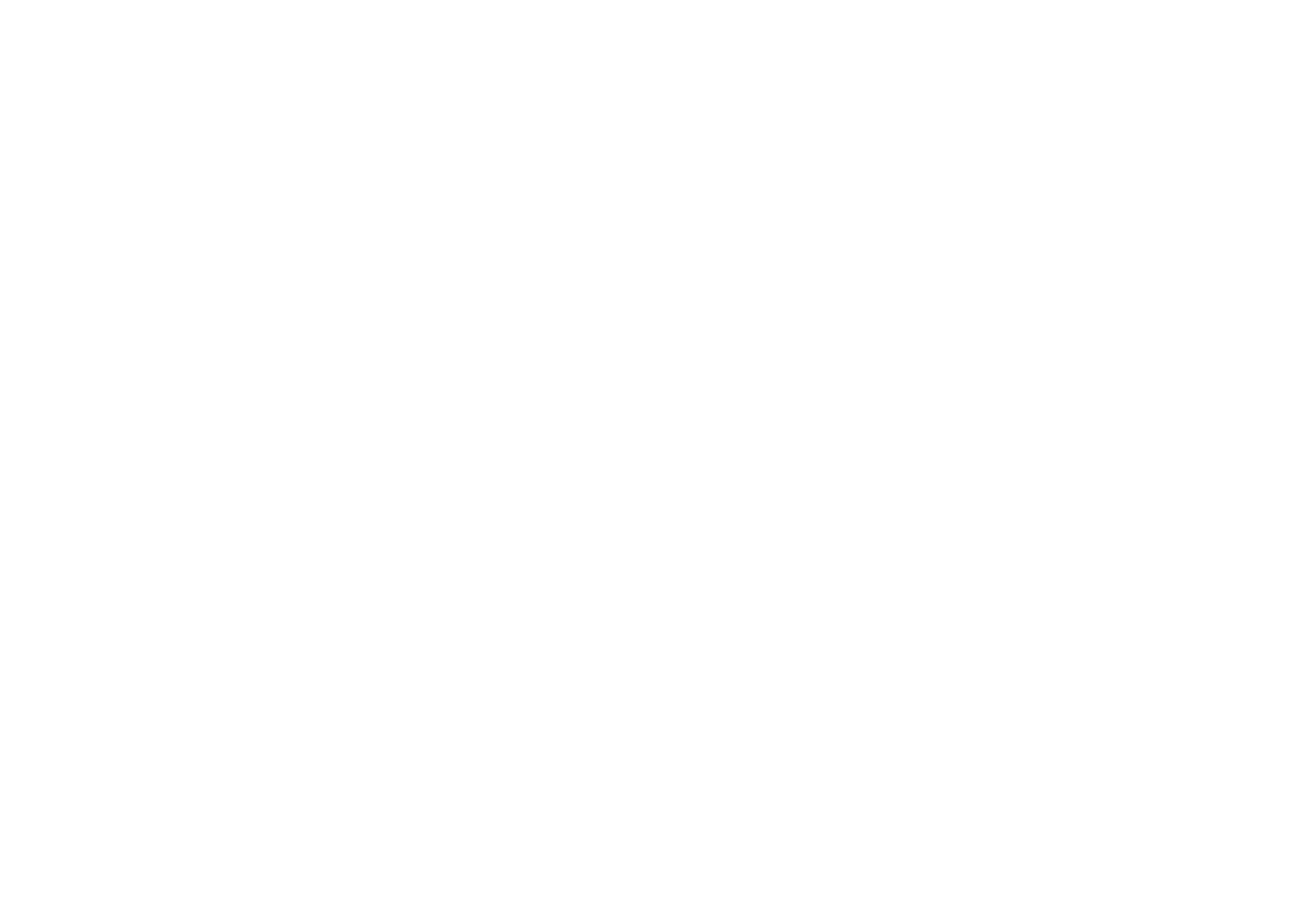# **Appendix 2 – List of Tenderers with SME Status**

| <b>Tenderer Name</b>                        | <b>Status</b> | <b>Location</b>             | <b>Lots Tendered</b>                      |
|---------------------------------------------|---------------|-----------------------------|-------------------------------------------|
| <b>Agricar Limited</b>                      | Medium        | Angus, Scotland             | 1,2,7,8,9,10,12                           |
| Agrovista UK Limited                        | Large         | Nottingham, England         | 6,7,8,9,10,11,12                          |
| Alex McDougall (Mowers) Limited             | Micro         | East Kilbride, Scotland     | 1,2,4,6                                   |
| <b>Balgownie Limited</b>                    | <b>Medium</b> | Aberdeen, Scotland          | 1,2,3,4,6,8,9,10                          |
| <b>Bryson Tractors Limited</b>              | Small         | Lanarkshire, Scotland       | 4,8,9,10,12                               |
| Fairways (GM) Ltd.                          | Medium        | Renfrew, Scotland           | 2, 3, 4, 5, 6, 7, 8, 9, 10, 11, 12        |
| Frank Nicol Farm & Garden Machinery Limited | Small         | Ross-Shire, Scotland        | 1, 2, 3, 4, 6, 7, 8, 9                    |
| Fraser C Robb Limited                       | Small         | Glasgow, Scotland           | 1,2,3,4,5,6,7,8,9,10,12                   |
| Gammies Groundcare Ltd                      | Small         | Angus, Scotland             | 1,2,3,4,5,6,7,8,9,10,11,12                |
| Garden Machinery & Small Engine Services    | Micro         | South Lanarkshire, Scotland | 1, 2, 3, 4, 8, 11, 12                     |
| Hamilton Bros. (Engineering) Limited        | Medium        | Lanark, Scotland            | 1, 2, 3, 4, 5, 6, 7, 8, 9, 10, 11, 12     |
| Henderson Grass Machinery Limited           | Medium        | East Lothian, Scotland      | 1, 2, 3, 4, 6, 7, 8, 9, 10, 11, 12        |
| Henry Sheach Lawnmower Services Limited     | Small         | Fife, Scotland              | 1,2,4,6                                   |
| J & S Montgomery Limited                    | Medium        | North Ayrshire, Scotland    | 2,9,10                                    |
| James A. Cuthbertson, Limited               | Small         | Biggar, Scotland            | 12                                        |
| Lloyd Limited                               | Medium        | Carlisle, Scotland          | 1, 2, 3, 4, 5, 6, 7, 8, 9, 10, 11, 12, 13 |
| <b>MTS Nationwide Limited</b>               | Medium        | West Yorkshire, England     | 5                                         |
| Nairn Brown (Glasgow) Limited               | Small         | Glasgow, Scotland           | 1,2,3,4,5,6,7,9,10,11                     |
| R & L Miller Limited                        | Small         | Ayrshire, Scotland          | 1,2,8,10                                  |
| Ransomes Jacobsen Limited                   | Large         | Suffolk, England            | 2,4,5,6,7,8                               |
| Ravenhill Limited                           | Medium        | Moray, Scotland             | 4, 6, 7, 8, 9, 12                         |
| <b>Reesink Turfcare UK Limited</b>          | Small         | Cambridgeshire, England     | 2,3,4,5,6,8,9,10,11                       |
| <b>Rickerby Limited</b>                     | Medium        | Cumbria, Scotland           | 4,5,6,7,8,9,10,11,12                      |
| Simon Tullett Machinery Company Limited     | Small         | Warwickshire, England       | 4,6,11                                    |
| <b>Spaldings Limited</b>                    | Medium        | Lincoln, England            | $\mathbf{1}$                              |
| The Double A Trading Company Limited        | Small         | Dundee, Scotland            | 2, 3, 4, 5, 6, 7, 8, 9, 10, 11, 12, 13    |
| Thomas Sherriff and Company Limited         | Medium        | Northumberland, England     | 1, 2, 3, 4, 5, 6, 7, 8, 9, 10, 11, 12     |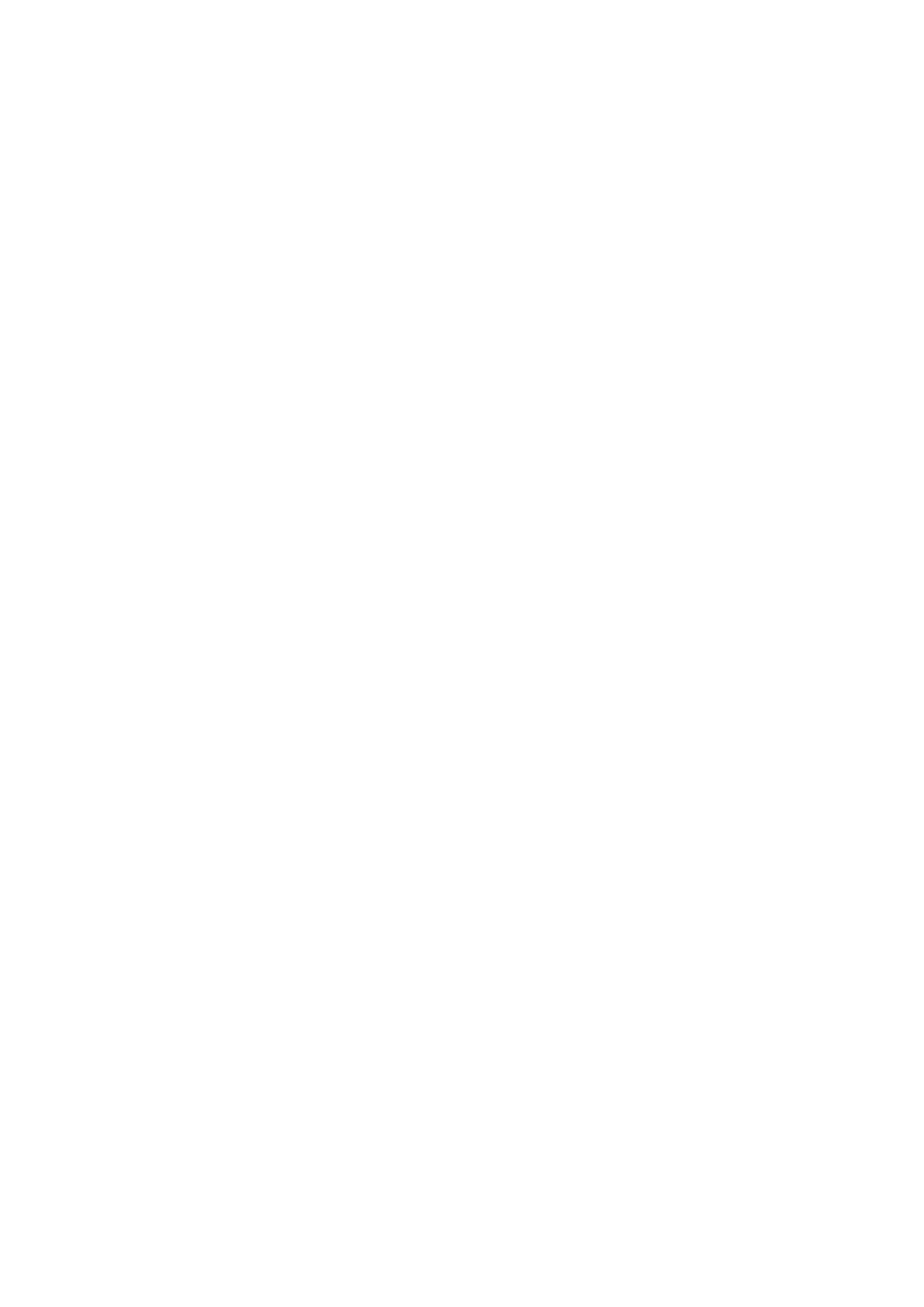# **Appendix 3 - Scoring and Recommendations**

| Lot 1 - Hand Held Equipment                 |              |                 | Lot 2 - Pedestrian Push Equipment           |              |
|---------------------------------------------|--------------|-----------------|---------------------------------------------|--------------|
| <b>Tenderer</b>                             | <b>Score</b> | Award<br>Yes/No | <b>Tenderer</b>                             | <b>Score</b> |
| Thomas Sherriff and Company Limited         | 81.08        | Yes             | Fraser C Robb Limited                       | 91.92        |
| Hamilton Bros. (Engineering) Limited        | 79.59        | Yes             | Hamilton Bros. (Engineering) Limited        | 91.87        |
| Henry Sheach Lawnmower Services Limited     | 77.75        | <b>Yes</b>      | Garden Machinery & Small Engine Services    | 90.10        |
| Fraser C Robb Limited                       | 77.27        | Yes             | Gammies Groundcare Ltd                      | 80.04        |
| <b>Spaldings Limited</b>                    | 76.52        | Yes             | Thomas Sherriff and Company Limited         | 78.00        |
| Alex McDougall (Mowers) Limited             | 71.80        | Yes             | <b>8 S Montgomery Limited</b>               | 77.48        |
| Garden Machinery & Small Engine Services    | 68.86        | Yes             | The Double A Trading Company Limited        | 75.31        |
| Gammies Groundcare Ltd                      | 66.97        | Yes             | Nairn Brown (Glasgow) Limited               | 74.42        |
| Nairn Brown (Glasgow) Limited               | 66.29        | Yes             | Alex McDougall (Mowers) Limited             | 72.47        |
| <b>Balgownie Limited</b>                    | 66.24        | Yes             | Henderson Grass Machinery Limited           | 71.19        |
| Frank Nicol Farm & Garden Machinery Limited | 66.17        | Yes             | Frank Nicol Farm & Garden Machinery Limited | 68.69        |
| <b>Agricar Limited</b>                      | 65.55        | Yes             | Lloyd Limited                               | 63.17        |
| R & L Miller Limited                        | 61.77        | No              | Ransomes Jacobsen Limited                   | N/C          |
| Lloyd Limited                               | 60.62        | No              | Fairways (GM) Ltd.                          | N/C          |
| Henderson Grass Machinery Limited           | 56.60        | No              | Reesink Turfcare UK Ltd                     | N/C          |

| Lot 1 - Hand Held Equipment  |              |                 | Lot 2 - Pedestrian Push Equipment           |              |                     |  |
|------------------------------|--------------|-----------------|---------------------------------------------|--------------|---------------------|--|
|                              | <b>Score</b> | Award<br>Yes/No | <b>Tenderer</b>                             | <b>Score</b> | <b>Award Yes/No</b> |  |
| Company Limited              | 81.08        | Yes             | Fraser C Robb Limited                       | 91.92        | Yes                 |  |
| eering) Limited              | 79.59        | Yes             | Hamilton Bros. (Engineering) Limited        | 91.87        | Yes                 |  |
| ower Services Limited        | 77.75        | Yes             | Garden Machinery & Small Engine Services    | 90.10        | Yes                 |  |
|                              | 77.27        | Yes             | Gammies Groundcare Ltd                      | 80.04        | Yes                 |  |
|                              | 76.52        | Yes             | Thomas Sherriff and Company Limited         | 78.00        | Yes                 |  |
| ers) Limited                 | 71.80        | Yes             | J & S Montgomery Limited                    | 77.48        | Yes                 |  |
| <b>Small Engine Services</b> | 68.86        | Yes             | The Double A Trading Company Limited        | 75.31        | Yes                 |  |
| Ltd                          | 66.97        | Yes             | Nairn Brown (Glasgow) Limited               | 74.42        | Yes                 |  |
| v) Limited                   | 66.29        | Yes             | Alex McDougall (Mowers) Limited             | 72.47        | Yes                 |  |
|                              | 66.24        | Yes             | Henderson Grass Machinery Limited           | 71.19        | Yes                 |  |
| arden Machinery Limited      | 66.17        | Yes             | Frank Nicol Farm & Garden Machinery Limited | 68.69        | Yes                 |  |
|                              | 65.55        | Yes             | Lloyd Limited                               | 63.17        | No                  |  |
|                              | 61.77        | No              | Ransomes Jacobsen Limited                   | N/C          | No                  |  |
|                              | 60.62        | No              | Fairways (GM) Ltd.                          | N/C          | No                  |  |
| hinery Limited:              | 56.60        | No              | <b>Reesink Turfcare UK Ltd</b>              | N/C          | <b>No</b>           |  |
|                              |              |                 | Henry Sheach Lawnmower Services Limited     | N/C          | No                  |  |
|                              |              |                 | <b>Balgownie Limited</b>                    | N/C          | No                  |  |
|                              |              |                 | <b>Agricar Limited</b>                      | N/C          | No                  |  |
|                              |              |                 | R & L Miller Limited                        | N/C          | No                  |  |

 **Lots 3 - Pedestrian Self Propelled Equipment Lot 4 - Self Propelled Mowers**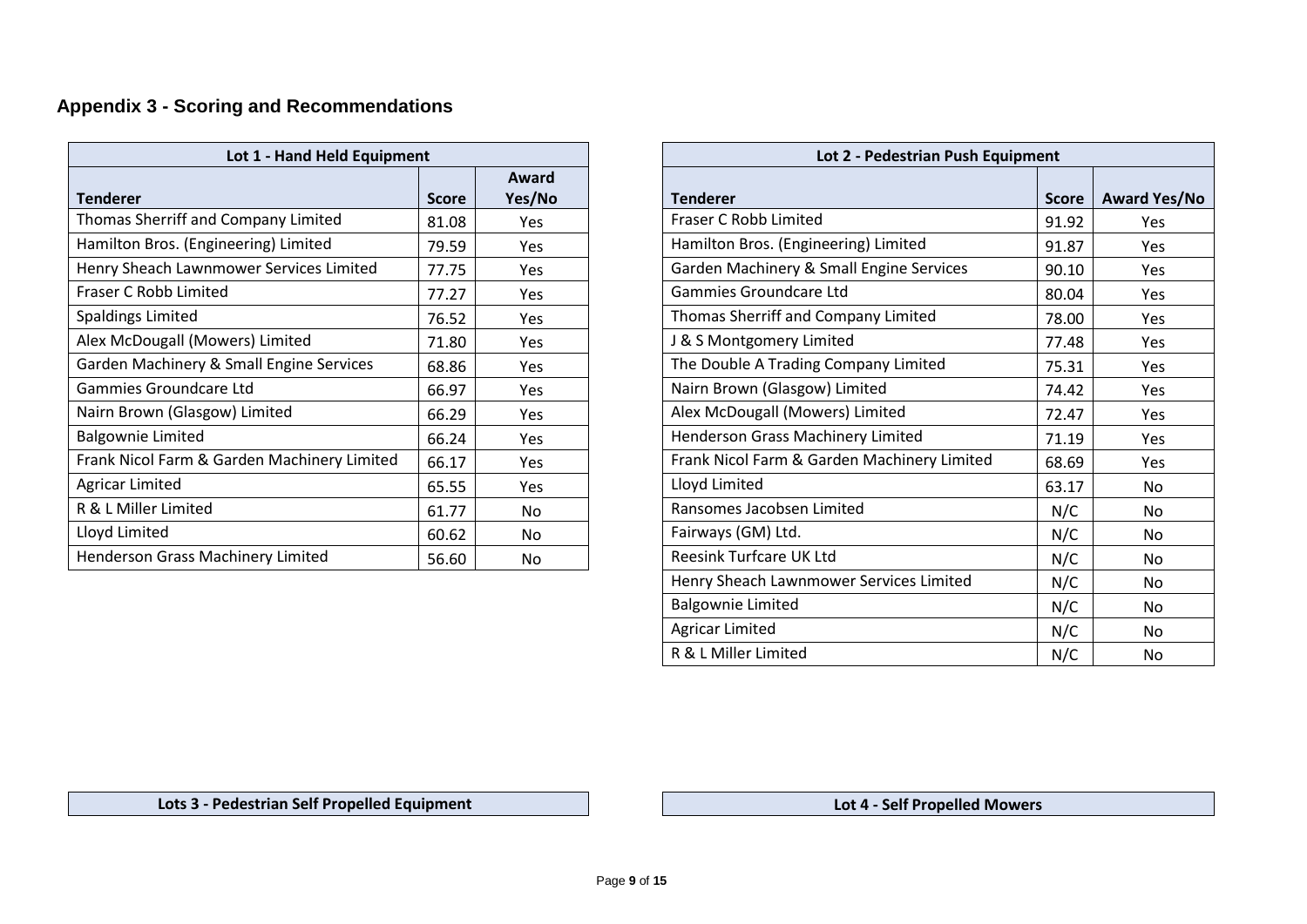| <b>Score</b> | Award<br>Yes/No | <b>Tenderer</b><br><b>Score</b>               | <b>Award Ye</b> |
|--------------|-----------------|-----------------------------------------------|-----------------|
| 92.31        | Yes             | Fairways (GM) Ltd.<br>92.40                   | Yes             |
| 90.00        | Yes             | Fraser C Robb Limited<br>85.23                | Yes             |
| 83.26        | Yes             | Thomas Sherriff and Company Limited<br>84.82  | Yes             |
| 78.85        | Yes             | Hamilton Bros. (Engineering) Limited<br>81.51 | Yes             |
| 78.51        | Yes             | The Double A Trading Company Limited<br>77.90 | Yes             |
| 71.83        | Yes             | <b>Balgownie Limited</b><br>76.96             | Yes             |
| 62.93        | Yes             | Gammies Groundcare Ltd<br>75.66               | Yes             |
| 61.28        | Yes             | Alex McDougall (Mowers) Limited<br>70.59      | Yes             |
| N/C          | No.             | Henderson Grass Machinery Limited<br>70.10    | Yes             |
| N/C          | No              | Nairn Brown (Glasgow) Limited<br>66.93        | Yes             |
| N/C          | <b>No</b>       | Lloyd Limited<br>63.93                        | Yes             |
| N/C          | No              | <b>Rickerby Ltd</b><br>38.88                  | No              |
| N/C          | <b>No</b>       | <b>Bryson Tractors Limited</b><br>N/C         | No              |
|              |                 |                                               |                 |

| <b>Award</b><br>Yes/No | <b>Tenderer</b>                             | <b>Score</b> | <b>Award Yes/No</b> |
|------------------------|---------------------------------------------|--------------|---------------------|
| Yes                    | Fairways (GM) Ltd.                          | 92.40        | Yes                 |
| Yes                    | Fraser C Robb Limited                       | 85.23        | <b>Yes</b>          |
| <b>Yes</b>             | Thomas Sherriff and Company Limited         | 84.82        | Yes                 |
| <b>Yes</b>             | Hamilton Bros. (Engineering) Limited        | 81.51        | <b>Yes</b>          |
| Yes                    | The Double A Trading Company Limited        | 77.90        | Yes                 |
| Yes                    | <b>Balgownie Limited</b>                    | 76.96        | Yes                 |
| <b>Yes</b>             | <b>Gammies Groundcare Ltd</b>               | 75.66        | <b>Yes</b>          |
| Yes                    | Alex McDougall (Mowers) Limited             | 70.59        | Yes                 |
| No                     | <b>Henderson Grass Machinery Limited</b>    | 70.10        | Yes                 |
| No                     | Nairn Brown (Glasgow) Limited               | 66.93        | <b>Yes</b>          |
| No                     | Lloyd Limited                               | 63.93        | Yes                 |
| No.                    | Rickerby Ltd                                | 38.88        | <b>No</b>           |
| No                     | <b>Bryson Tractors Limited</b>              | N/C          | No                  |
|                        | Simon Tullet Machinery Company Limited      | N/C          | <b>No</b>           |
|                        | Ransomes Jacobsen Limited                   | N/C          | No                  |
|                        | Reesink Turfcare UK Ltd                     | N/C          | No                  |
|                        | Garden Machinery & Small Engine Services    | N/C          | <b>No</b>           |
|                        | <b>Ravenhill Limited</b>                    | N/C          | <b>No</b>           |
|                        | Henry Sheach Lawnmower Services Limited     | N/C          | <b>No</b>           |
|                        | Frank Nicol Farm & Garden Machinery Limited | N/C          | No                  |

**Lot 5 - Specialist Equipment Lot 6 - Ride on Equipment**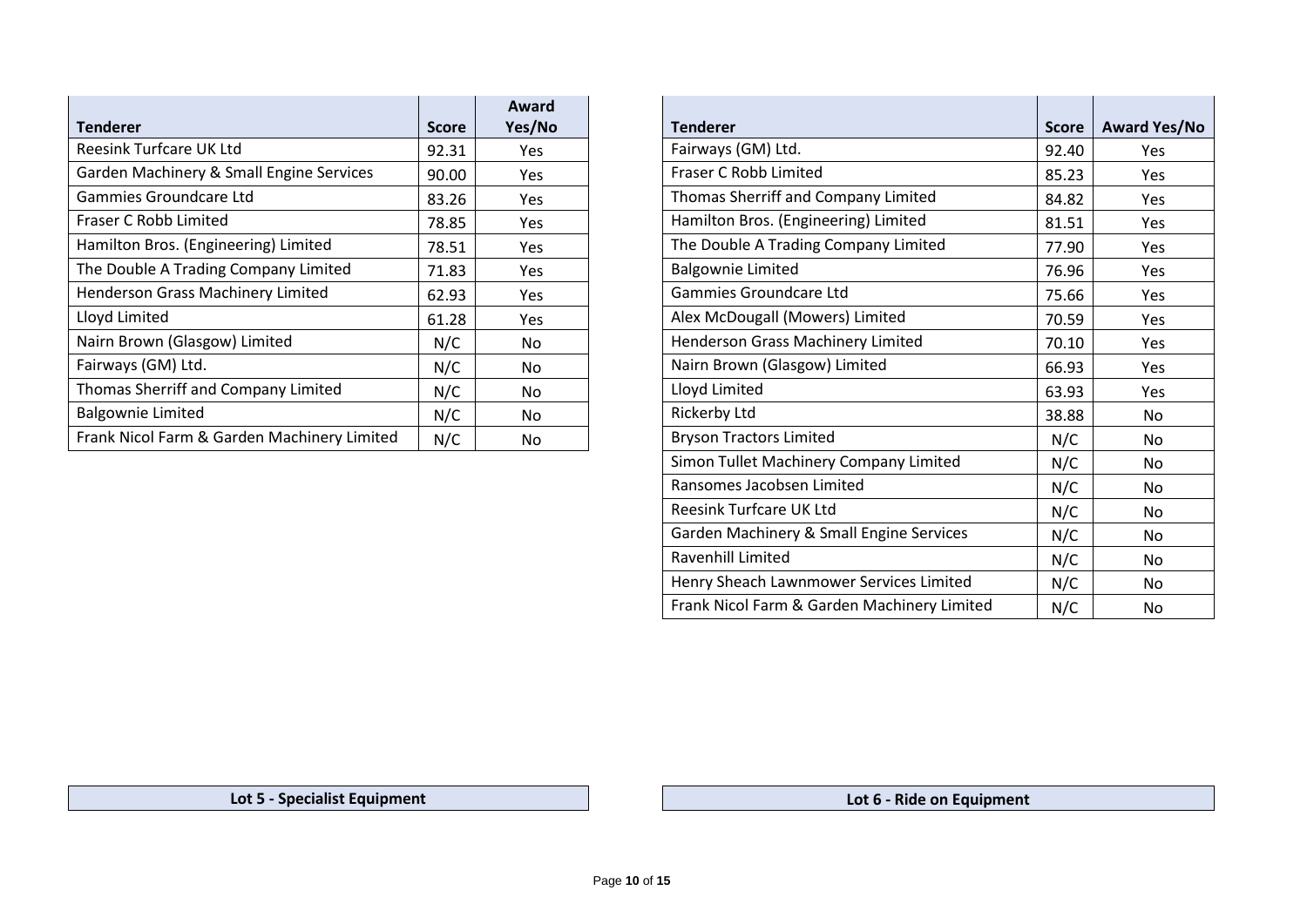| <b>Tenderer</b>                      | <b>Score</b> | Award<br>Yes/No | <b>Tenderer</b>                        | <b>Score</b> | <b>Award Y</b> |
|--------------------------------------|--------------|-----------------|----------------------------------------|--------------|----------------|
| <b>Reesink Turfcare UK Ltd</b>       | 90.80        | Yes             | Fairways (GM) Ltd.                     | 92.40        |                |
| Hamilton Bros. (Engineering) Limited | 88.64        | Yes             | Hamilton Bros. (Engineering) Limited   | 84.81        |                |
| Nairn Brown (Glasgow) Limited        | 85.77        | Yes             | Ransomes Jacobsen Limited              | 83.99        |                |
| Fairways (GM) Ltd.                   | 85.20        | Yes             | The Double A Trading Company Limited   | 81.47        |                |
| Ransomes Jacobsen Limited            | 81.29        | Yes             | Thomas Sherriff and Company Limited    | 79.65        |                |
| Lloyd Limited                        | 79.07        | Yes             | Fraser C Robb Limited                  | 77.03        |                |
| The Double A Trading Company Limited | 78.01        | Yes             | Gammies Groundcare Ltd                 | 72.76        |                |
| Rickerby Ltd                         | 78.00        | Yes             | Alex McDougall (Mowers) Limited        | 72.63        |                |
| Gammies Groundcare Ltd               | 77.92        | Yes             | Nairn Brown (Glasgow) Limited          | 68.93        |                |
| <b>MTS Nationwide Limited</b>        | 73.89        | Yes             | Lloyd Limited                          | 62.46        |                |
| <b>Fraser C Robb Limited</b>         | N/C          | <b>No</b>       | <b>Rickerby Ltd</b>                    | 55.71        |                |
| Thomas Sherriff and Company Limited  | N/C          | No              | Simon Tullet Machinery Company Limited | N/C          |                |
|                                      |              |                 |                                        |              |                |

| Award<br>Yes/No | <b>Tenderer</b>                             | <b>Score</b> | <b>Award Yes/No</b> |
|-----------------|---------------------------------------------|--------------|---------------------|
| <b>Yes</b>      | Fairways (GM) Ltd.                          | 92.40        | Yes                 |
| Yes             | Hamilton Bros. (Engineering) Limited        | 84.81        | <b>Yes</b>          |
| Yes             | Ransomes Jacobsen Limited                   | 83.99        | Yes                 |
| <b>Yes</b>      | The Double A Trading Company Limited        | 81.47        | Yes                 |
| <b>Yes</b>      | Thomas Sherriff and Company Limited         | 79.65        | <b>Yes</b>          |
| <b>Yes</b>      | Fraser C Robb Limited                       | 77.03        | <b>Yes</b>          |
| Yes             | Gammies Groundcare Ltd                      | 72.76        | Yes                 |
| Yes             | Alex McDougall (Mowers) Limited             | 72.63        | Yes                 |
| Yes             | Nairn Brown (Glasgow) Limited               | 68.93        | <b>Yes</b>          |
| <b>Yes</b>      | Lloyd Limited                               | 62.46        | No                  |
| No              | <b>Rickerby Ltd</b>                         | 55.71        | N <sub>o</sub>      |
| No              | Simon Tullet Machinery Company Limited      | N/C          | N <sub>o</sub>      |
|                 | Ravenhill Limited                           | N/C          | N <sub>o</sub>      |
|                 | Henderson Grass Machinery Limited           | N/C          | No.                 |
|                 | Henry Sheach Lawnmower Services Limited     | N/C          | No.                 |
|                 | <b>Balgownie Limited</b>                    | N/C          | No                  |
|                 | Frank Nicol Farm & Garden Machinery Limited | N/C          | <b>No</b>           |
|                 | Agrovista UK Limited                        | N/C          | No                  |
|                 | Reesink Turfcare UK Ltd                     | N/C          | No                  |

**Lot 7 - Utility Vehicles Lot 8 - Towed Equipment**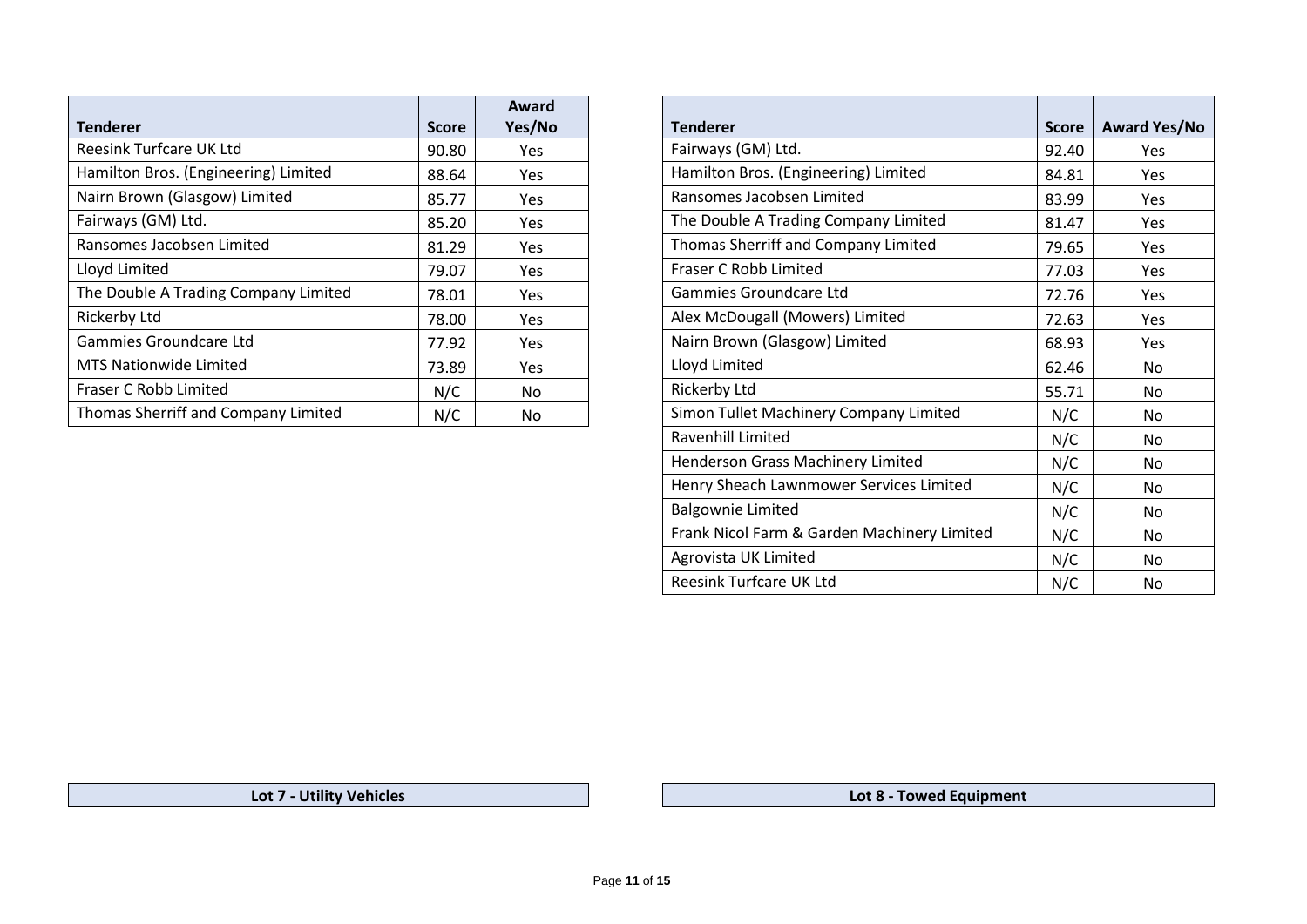| <b>Tenderer</b>                             | <b>Score</b> | Award<br>Yes/No | <b>Tenderer</b>                             | <b>Score</b> | <b>Award Y</b> |
|---------------------------------------------|--------------|-----------------|---------------------------------------------|--------------|----------------|
| Thomas Sherriff and Company Limited         | 91.00        | Yes             | Ransomes Jacobsen Limited                   | 87.43        | Yes            |
| Fraser C Robb Limited                       | 87.54        |                 | <b>Balgownie Limited</b>                    | 85.69        |                |
|                                             |              | Yes             | Agrovista UK Limited                        |              | Yes            |
| Fairways (GM) Ltd.                          | 83.64        | Yes             |                                             | 83.90        | Yes            |
| Ransomes Jacobsen Limited                   | 78.49        | Yes             | <b>Agricar Limited</b>                      | 83.85        | Yes            |
| The Double A Trading Company Limited        | 77.26        | Yes             | Frank Nicol Farm & Garden Machinery Limited | 83.29        | Yes            |
| Hamilton Bros. (Engineering) Limited        | 76.42        | Yes             | Fairways (GM) Ltd.                          | 83.21        | Yes            |
| Gammies Groundcare Ltd                      | 73.30        | Yes             | <b>Bryson Tractors Limited</b>              | 79.92        | Yes            |
| Nairn Brown (Glasgow) Limited               | 64.92        | Yes             | Thomas Sherriff and Company Limited         | 78.93        | Yes            |
| Lloyd Limited                               | 61.75        | Yes             | Ravenhill Limited                           | 78.17        | Yes            |
| Ravenhill Limited                           | N/C          | No              | Fraser C Robb Limited                       | 78.01        | Yes            |
| Henderson Grass Machinery Limited           | N/C          | No              | Hamilton Bros. (Engineering) Limited        | 75.64        | Yes            |
| Frank Nicol Farm & Garden Machinery Limited | N/C          | No              | Nairn Brown (Glasgow) Limited               | 75.18        | Yes            |
| Agrovista UK Limited                        | N/C          | No              | The Double A Trading Company Limited        | 74.31        | Yes            |
| <b>Agricar Limited</b>                      | N/C          | No              | <b>Reesink Turfcare UK Ltd</b>              | 69.76        | Yes            |
| Rickerby Ltd                                | N/C          | No              | Lloyd Limited                               | 68.47        | Yes            |

| Award<br>Yes/No | <b>Tenderer</b>                             | <b>Score</b> | <b>Award Yes/No</b> |
|-----------------|---------------------------------------------|--------------|---------------------|
| Yes             | Ransomes Jacobsen Limited                   | 87.43        | Yes                 |
| Yes             | <b>Balgownie Limited</b>                    | 85.69        | Yes                 |
| Yes             | Agrovista UK Limited                        | 83.90        | Yes                 |
| Yes             | <b>Agricar Limited</b>                      | 83.85        | Yes                 |
| Yes             | Frank Nicol Farm & Garden Machinery Limited | 83.29        | Yes                 |
| Yes             | Fairways (GM) Ltd.                          | 83.21        | Yes                 |
| Yes             | <b>Bryson Tractors Limited</b>              | 79.92        | Yes                 |
| Yes             | Thomas Sherriff and Company Limited         | 78.93        | Yes                 |
| Yes             | Ravenhill Limited                           | 78.17        | Yes                 |
| No              | Fraser C Robb Limited                       | 78.01        | Yes                 |
| No              | Hamilton Bros. (Engineering) Limited        | 75.64        | Yes                 |
| No              | Nairn Brown (Glasgow) Limited               | 75.18        | Yes                 |
| No              | The Double A Trading Company Limited        | 74.31        | Yes                 |
| No              | Reesink Turfcare UK Ltd                     | 69.76        | Yes                 |
| No              | Lloyd Limited                               | 68.47        | Yes                 |
|                 | Henderson Grass Machinery Limited           | 66.95        | Yes                 |
|                 | <b>Gammies Groundcare Ltd</b>               | 65.37        | Yes                 |
|                 | Garden Machinery & Small Engine Services    | 63.99        | Yes                 |
|                 | <b>Rickerby Ltd</b>                         | 58.65        | <b>No</b>           |
|                 | R & L Miller Limited                        | 42.48        | No                  |

**Lot 9 - Tractors Lot 10 - Tractor Mounted Equipment**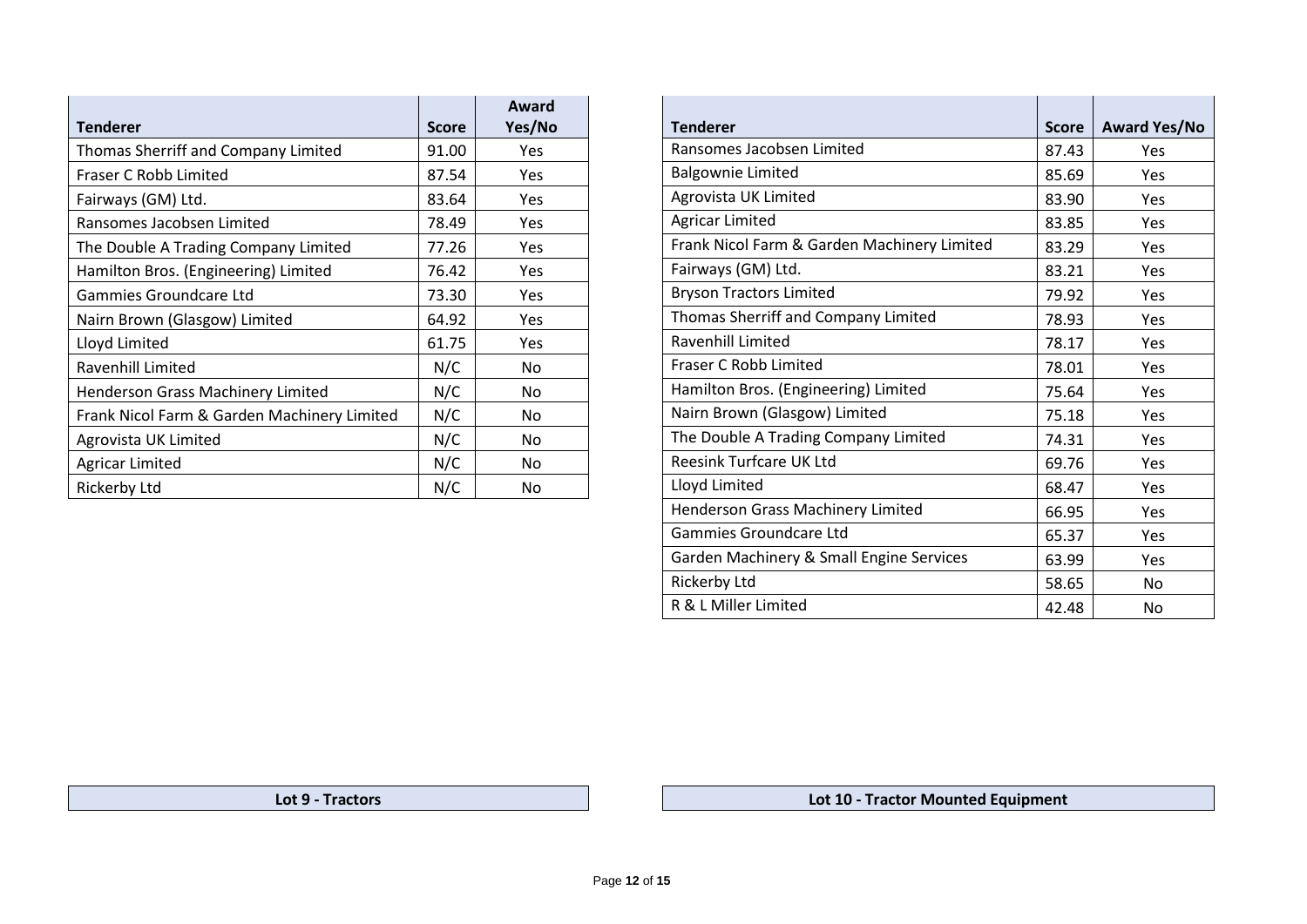|                                             |              | Award      |                                      |              |                |
|---------------------------------------------|--------------|------------|--------------------------------------|--------------|----------------|
| <b>Tenderer</b>                             | <b>Score</b> | Yes/No     | <b>Tenderer</b>                      | <b>Score</b> | <b>Award Y</b> |
| Reesink Turfcare UK Ltd                     | 92.31        | Yes        | Gammies Groundcare Ltd               | 84.45        | Yes            |
| <b>Bryson Tractors Limited</b>              | 87.78        | Yes        | Hamilton Bros. (Engineering) Limited | 83.11        | Yes            |
| Fraser C Robb Limited                       | 87.31        | Yes        | Fraser C Robb Limited                | 82.75        | Yes            |
| Fairways (GM) Ltd.                          | 86.31        | Yes        | The Double A Trading Company Limited | 82.64        | Yes            |
| Hamilton Bros. (Engineering) Limited        | 81.97        | Yes        | J & S Montgomery Limited             | 80.21        | Yes            |
| <b>Balgownie Limited</b>                    | 81.67        | Yes        | Fairways (GM) Ltd.                   | 74.68        | Yes            |
| Henderson Grass Machinery Limited           | 81.10        | Yes        | <b>Balgownie Limited</b>             | 73.18        | Yes            |
| J & S Montgomery Limited                    | 76.87        | Yes        | <b>Agricar Limited</b>               | 72.59        | Yes            |
| Gammies Groundcare Ltd                      | 76.51        | Yes        | Lloyd Limited                        | 69.35        | Yes            |
| The Double A Trading Company Limited        | 72.30        | Yes        | Henderson Grass Machinery Limited    | 68.75        | Yes            |
| Thomas Sherriff and Company Limited         | 69.29        | Yes        | Rickerby Ltd                         | 63.37        | No             |
| Ravenhill Limited                           | 68.52        | Yes        | <b>Bryson Tractors Limited</b>       | N/C          | No             |
| Nairn Brown (Glasgow) Limited               | 66.49        | <b>Yes</b> | Nairn Brown (Glasgow) Limited        | N/C          | No             |
| Frank Nicol Farm & Garden Machinery Limited | 64.93        | Yes        | <b>Reesink Turfcare UK Ltd</b>       | N/C          | No             |
| Lloyd Limited                               | 64.45        | Yes        | Thomas Sherriff and Company Limited  | N/C          | No             |
| <b>Agricar Limited</b>                      | 60.28        | No         | Agrovista UK Limited                 | N/C          | No             |
| Agrovista UK Limited                        | 57.32        | No         | R & L Miller Limited                 | N/C          | No             |
| Rickerby Ltd                                | 46.50        | No         |                                      |              |                |

| Award<br>Yes/No | <b>Tenderer</b>                      | <b>Score</b> | <b>Award Yes/No</b> |
|-----------------|--------------------------------------|--------------|---------------------|
| Yes             | Gammies Groundcare Ltd               | 84.45        | <b>Yes</b>          |
| <b>Yes</b>      | Hamilton Bros. (Engineering) Limited | 83.11        | Yes                 |
| <b>Yes</b>      | Fraser C Robb Limited                | 82.75        | Yes                 |
| Yes             | The Double A Trading Company Limited | 82.64        | Yes                 |
| <b>Yes</b>      | J & S Montgomery Limited             | 80.21        | Yes                 |
| <b>Yes</b>      | Fairways (GM) Ltd.                   | 74.68        | Yes                 |
| <b>Yes</b>      | <b>Balgownie Limited</b>             | 73.18        | Yes                 |
| Yes             | <b>Agricar Limited</b>               | 72.59        | Yes                 |
| Yes             | Lloyd Limited                        | 69.35        | <b>Yes</b>          |
| Yes             | Henderson Grass Machinery Limited    | 68.75        | Yes                 |
| Yes             | <b>Rickerby Ltd</b>                  | 63.37        | No                  |
| Yes             | <b>Bryson Tractors Limited</b>       | N/C          | No.                 |
| Yes             | Nairn Brown (Glasgow) Limited        | N/C          | No                  |
| Yes             | <b>Reesink Turfcare UK Ltd</b>       | N/C          | No.                 |
| Yes             | Thomas Sherriff and Company Limited  | N/C          | No.                 |
| No              | Agrovista UK Limited                 | N/C          | No.                 |
| No              | R & L Miller Limited                 | N/C          | No                  |

**Lot 11 - Vehicle Mounted Equipment Lot 12 - Winter Maintenance Equipment**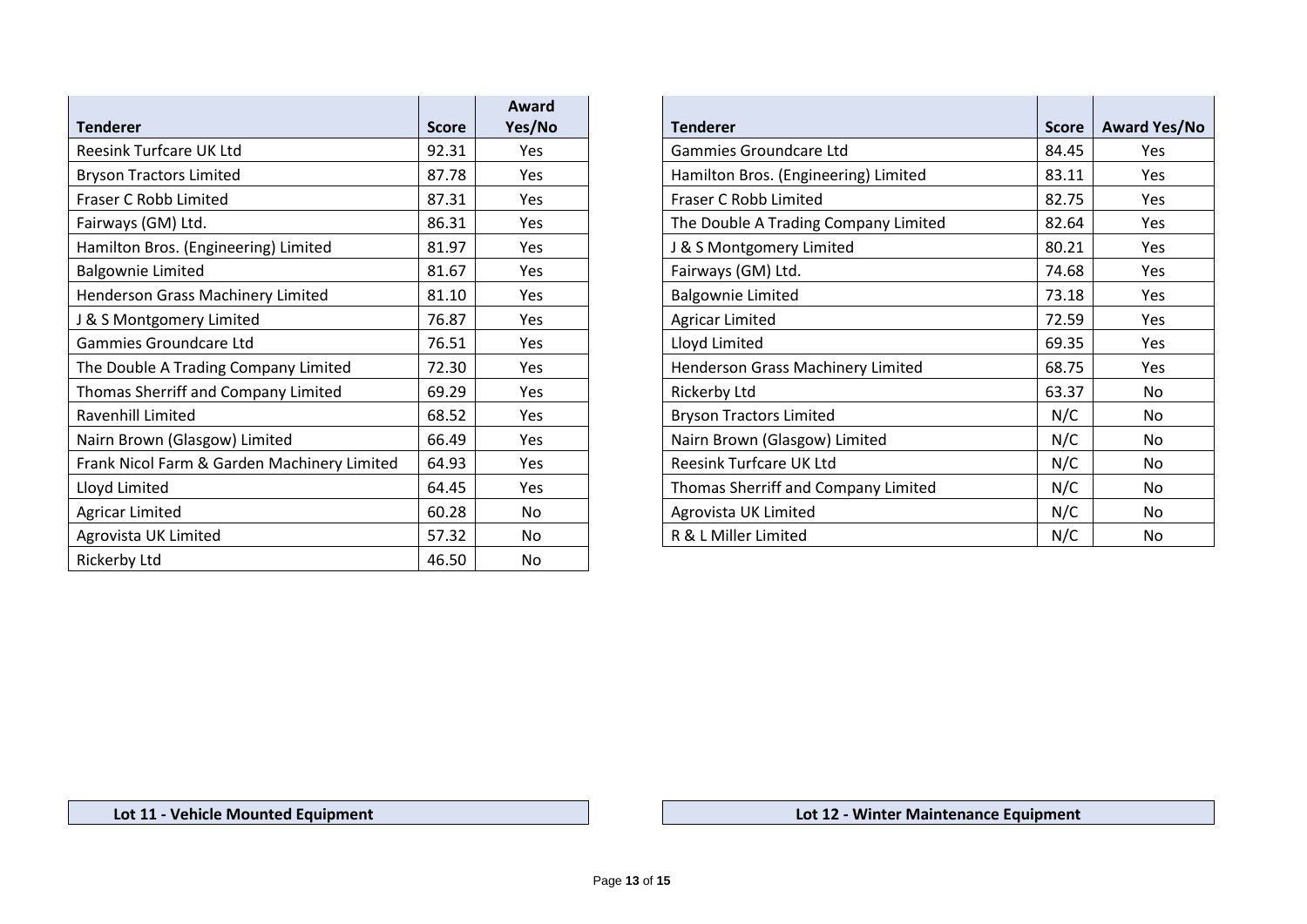| <b>Tenderer</b>                          | <b>Score</b> | Award<br>Yes/No | <b>Tenderer</b><br><b>Score</b>               | <b>Award Ye</b> |
|------------------------------------------|--------------|-----------------|-----------------------------------------------|-----------------|
| Fairways (GM) Ltd.                       | 92.40        | Yes             | Hamilton Bros. (Engineering) Limited<br>96.75 | Yes             |
| Hamilton Bros. (Engineering) Limited     | 90.48        | Yes             | Fairways (GM) Ltd.<br>85.09                   | Yes             |
| Nairn Brown (Glasgow) Limited            | 82.60        | Yes             | Lloyd Limited<br>84.04                        | Yes             |
| Garden Machinery & Small Engine Services | 76.60        | Yes             | Fraser C Robb Limited<br>79.74                | Yes             |
| <b>Reesink Turfcare UK Ltd</b>           | 73.40        | Yes             | Thomas Sherriff and Company Limited<br>79.28  | Yes             |
| Agrovista UK Limited                     | 71.17        | Yes             | James A. Cuthbertson, Limited<br>75.82        | Yes             |
| Henderson Grass Machinery Limited        | 69.74        | Yes             | Henderson Grass Machinery Limited<br>75.67    | Yes             |
| Gammies Groundcare Ltd                   | 68.58        | Yes             | 71.99<br><b>Agricar Limited</b>               | Yes             |
| Simon Tullet Machinery Company Limited   | 67.67        | Yes             | Gammies Groundcare Ltd<br>71.73               | Yes             |
| The Double A Trading Company Limited     | 64.71        | Yes             | The Double A Trading Company Limited<br>69.22 | Yes             |
| Lloyd Limited                            | 61.47        | <b>No</b>       | 64.54<br>Agrovista UK Limited                 | Yes             |
| Rickerby Ltd                             | 61.17        | No              | N/C<br><b>Bryson Tractors Limited</b>         | No              |
| Thomas Sherriff and Company Limited      | 59.75        | No              | Garden Machinery & Small Engine Services      | N/C<br>No       |

| Award<br>Yes/No | <b>Tenderer</b>                          | <b>Score</b> | <b>Award Yes/No</b> |
|-----------------|------------------------------------------|--------------|---------------------|
| <b>Yes</b>      | Hamilton Bros. (Engineering) Limited     | 96.75        | <b>Yes</b>          |
| Yes             | Fairways (GM) Ltd.                       | 85.09        | <b>Yes</b>          |
| Yes             | Lloyd Limited                            | 84.04        | Yes                 |
| Yes             | Fraser C Robb Limited                    | 79.74        | <b>Yes</b>          |
| <b>Yes</b>      | Thomas Sherriff and Company Limited      | 79.28        | Yes                 |
| Yes             | James A. Cuthbertson, Limited            | 75.82        | <b>Yes</b>          |
| Yes             | Henderson Grass Machinery Limited        | 75.67        | Yes                 |
| Yes             | <b>Agricar Limited</b>                   | 71.99        | <b>Yes</b>          |
| Yes             | Gammies Groundcare Ltd                   | 71.73        | Yes                 |
| <b>Yes</b>      | The Double A Trading Company Limited     | 69.22        | <b>Yes</b>          |
| No.             | Agrovista UK Limited                     | 64.54        | Yes                 |
| No.             | <b>Bryson Tractors Limited</b>           | N/C          | No.                 |
| No.             | Garden Machinery & Small Engine Services | N/C          | No                  |
|                 | Ravenhill Limited                        | N/C          | No.                 |
|                 | <b>Rickerby Ltd</b>                      | N/C          | No                  |

| Lot 13 - Pedestrian Sweepers and Vacuums |              |                 |  |  |  |  |
|------------------------------------------|--------------|-----------------|--|--|--|--|
| <b>Tenderer</b>                          | <b>Score</b> | Award<br>Yes/No |  |  |  |  |
|                                          |              |                 |  |  |  |  |
| The Double A Trading Company Limited     | 92.40        | Yes             |  |  |  |  |
| Lloyd Limited                            | 87.10        | Yes             |  |  |  |  |

\*N/C denotes a non-compliant tenderer

# **Appendix 4** - **List of Suppliers with Living Wage Status at Point of Tender**